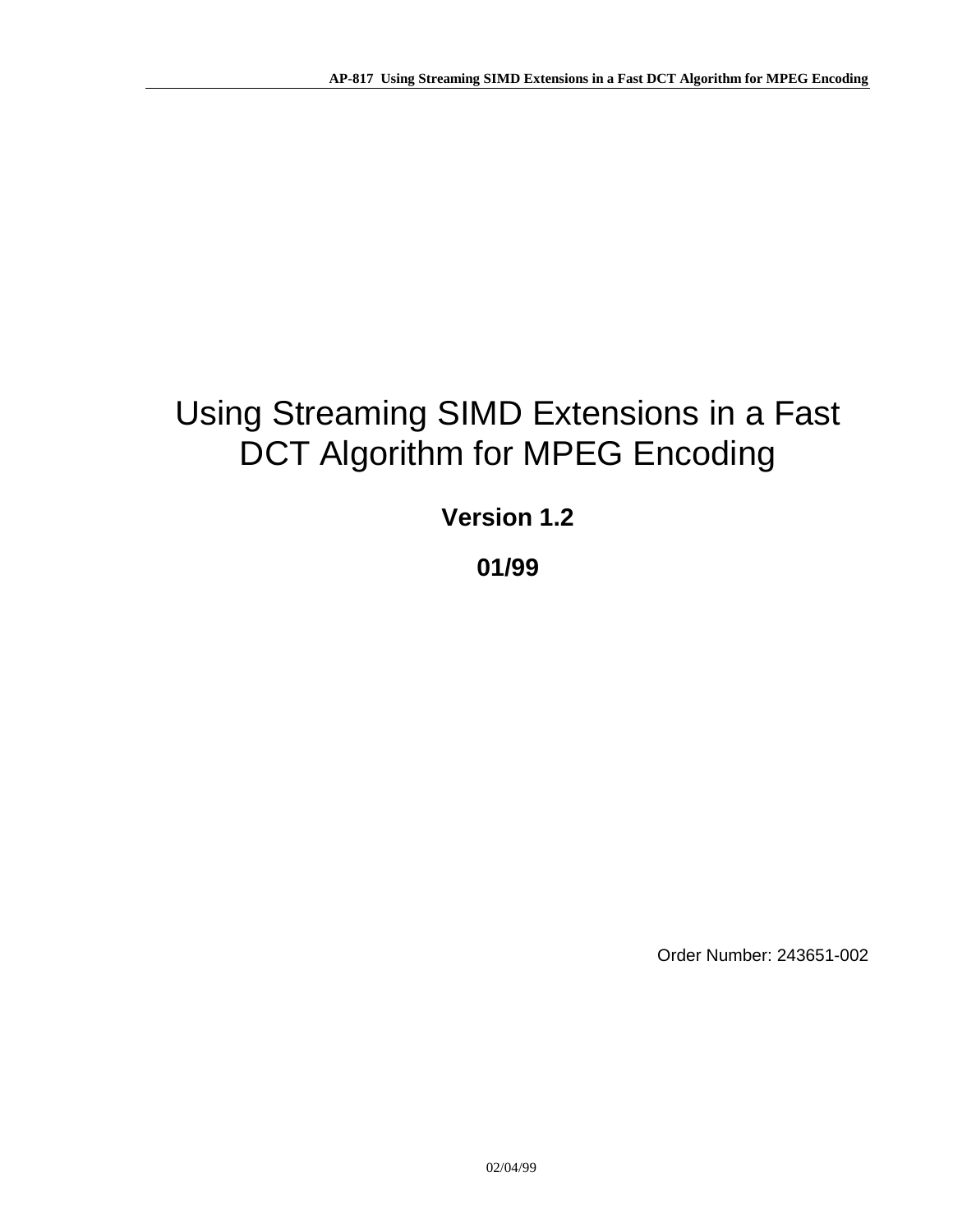Information in this document is provided in connection with Intel products. No license, express or implied, by estoppel or otherwise, to any intellectual property rights is granted by this document. Except as provided in Intel's Terms and Conditions of Sale for such products, Intel assumes no liability whatsoever, and Intel disclaims any express or implied warranty, relating to sale and/or use of Intel products including liability or warranties relating to fitness for a particular purpose, merchantability, or infringement of any patent, copyright or other intellectual property right. Intel products are not intended for use in medical, life saving, or life sustaining applications. Intel may make changes to specifications and product descriptions at any time, without notice.

Designers must not rely on the absence or characteristics of any features or instructions marked "reserved" or "undefined." Intel reserves these for future definition and shall have no responsibility whatsoever for conflicts or incompatibilities arising from future changes to them.

The Pentium® II and Pentium III processors may contain design defects or errors known as errata which may cause the product to deviate from published specifications. Current characterized errata are available on request.

Third-party brands and names are the property of their respective owners.

Copyright © Intel Corporation 1998, 1999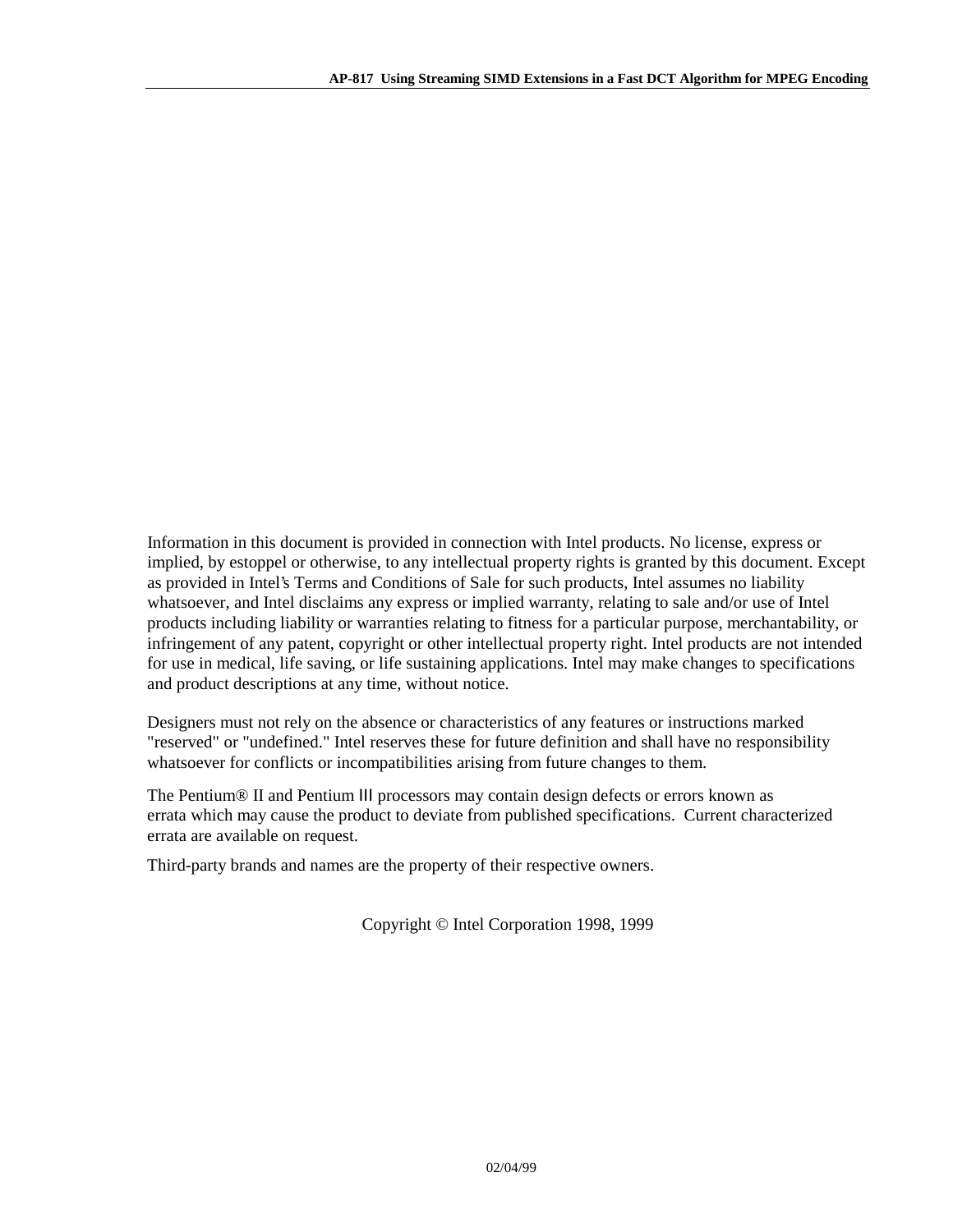## **Table of Contents**

| $\mathbf{1}$   |  |                                                                                             |  |  |  |
|----------------|--|---------------------------------------------------------------------------------------------|--|--|--|
|                |  |                                                                                             |  |  |  |
|                |  |                                                                                             |  |  |  |
| $\overline{2}$ |  |                                                                                             |  |  |  |
|                |  |                                                                                             |  |  |  |
|                |  |                                                                                             |  |  |  |
|                |  | 2.3 2D DCT AAN Algorithm Implemented with MMX <sup>TM</sup> Instructions and Streaming SIMD |  |  |  |
|                |  |                                                                                             |  |  |  |
|                |  |                                                                                             |  |  |  |
|                |  |                                                                                             |  |  |  |
|                |  | 2.5.2                                                                                       |  |  |  |
|                |  | 2.5.3                                                                                       |  |  |  |
| 3              |  |                                                                                             |  |  |  |
|                |  |                                                                                             |  |  |  |
|                |  |                                                                                             |  |  |  |
|                |  |                                                                                             |  |  |  |
| 4              |  |                                                                                             |  |  |  |
| 5              |  |                                                                                             |  |  |  |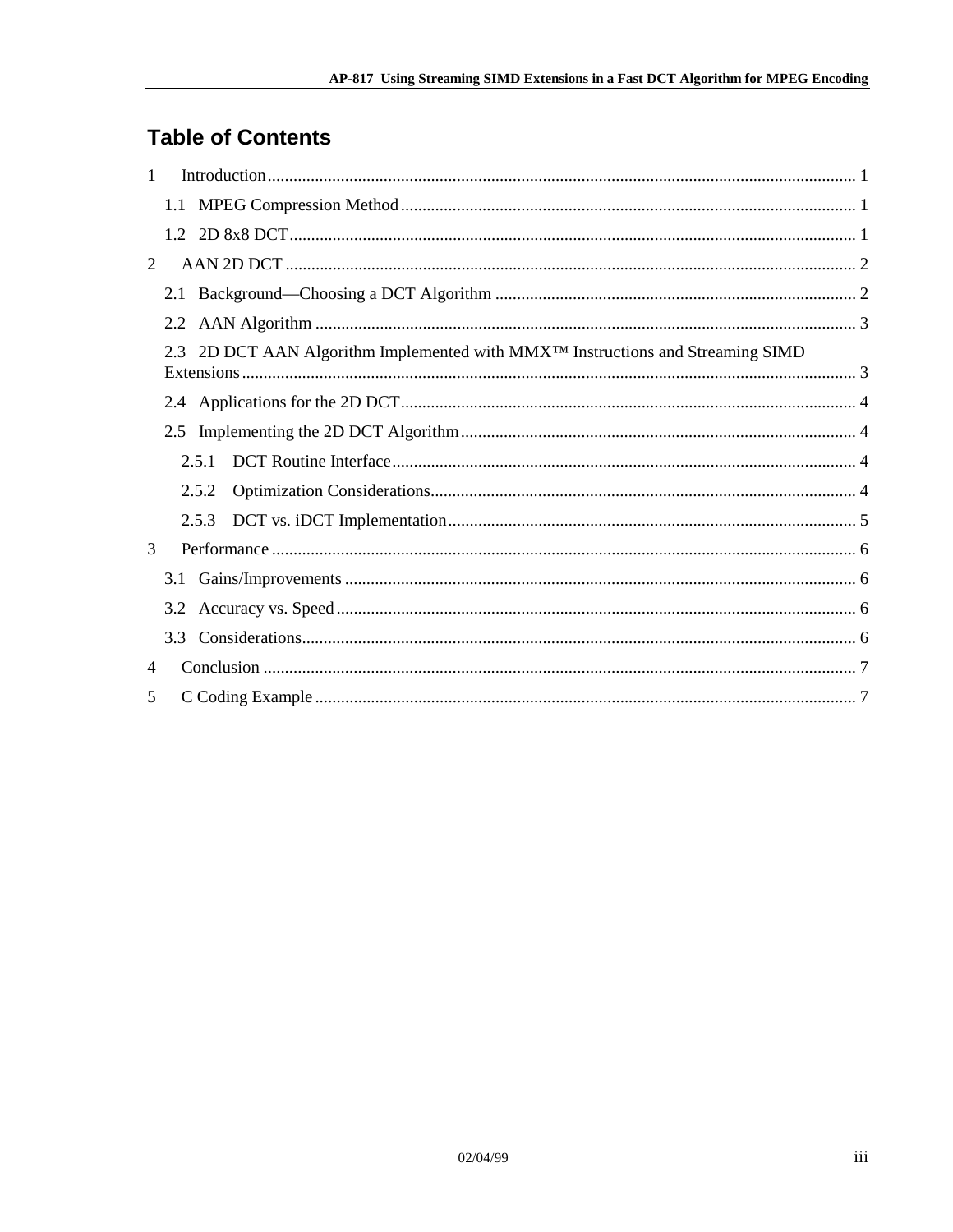#### **Revision History**

| <b>Revision</b> | <b>Revision History</b> | <b>Date</b> |
|-----------------|-------------------------|-------------|
| . . <u>.</u>    | FCS version.            | 01/99       |

#### **References**

The following documents are referenced in this application note, and provide background or supporting information for understanding the topics presented in this document.

- 1. Arai, Y., T. Agui, and M. Nakajima, (1988). A Fast DCT-SQ Scheme for Images, Trans IEICE, 71, pp. 1095-1097.
- 2. Feig E., and S. Winograd, (1992). Fast Algorithms for Discrete Cosine Transform, IEEE Trans. Signal Proc., 40, pp. 2174-2193.
- 3. Hung, A.C., and Thy Meng, (1994). A Fast Statistical Inverse Discrete Cosine Transform for Image Compression, SPIE/IS&Teletronic Imaging ,2187 , pp. 196-205.
- 4. Loeffler, C., A. Ligtenberg, and C. S. Moschytz, (1989). Practical Fast 1D DCT Algorithm with Eleven Multiplications, Proc. ICASSP 1989, pp. 988-991.
- 5. Winograd S. (1976). On Computing the Discrete Fourier Transform, IBM Res. Rep, RC-6291.
- 6. Lee, B. A New Algorithm to Compute the Discrete Cosine Transform, IEEE Trans. Signal Proc., Dec/84, pp. 1243-1245.
- 7. IEEE standard specification for the implementation of 8x8 iDCT IEEE std 1180-1990.
- 8. MPEG standard, Coding of Moving Pictures, ISO/IEC DIS 11172.
- 9. Mitchel, Pennebaker, Fogg, LeGall, (1997). MPEG video compression standard.
- 10. MMX<sup>™</sup> technology application notes: Using MMX<sup>™</sup> Instructions in a Fast iDCT Algorithm for MPEG Decoding; at http://developer.intel.com/drg/mmx/appnotes/.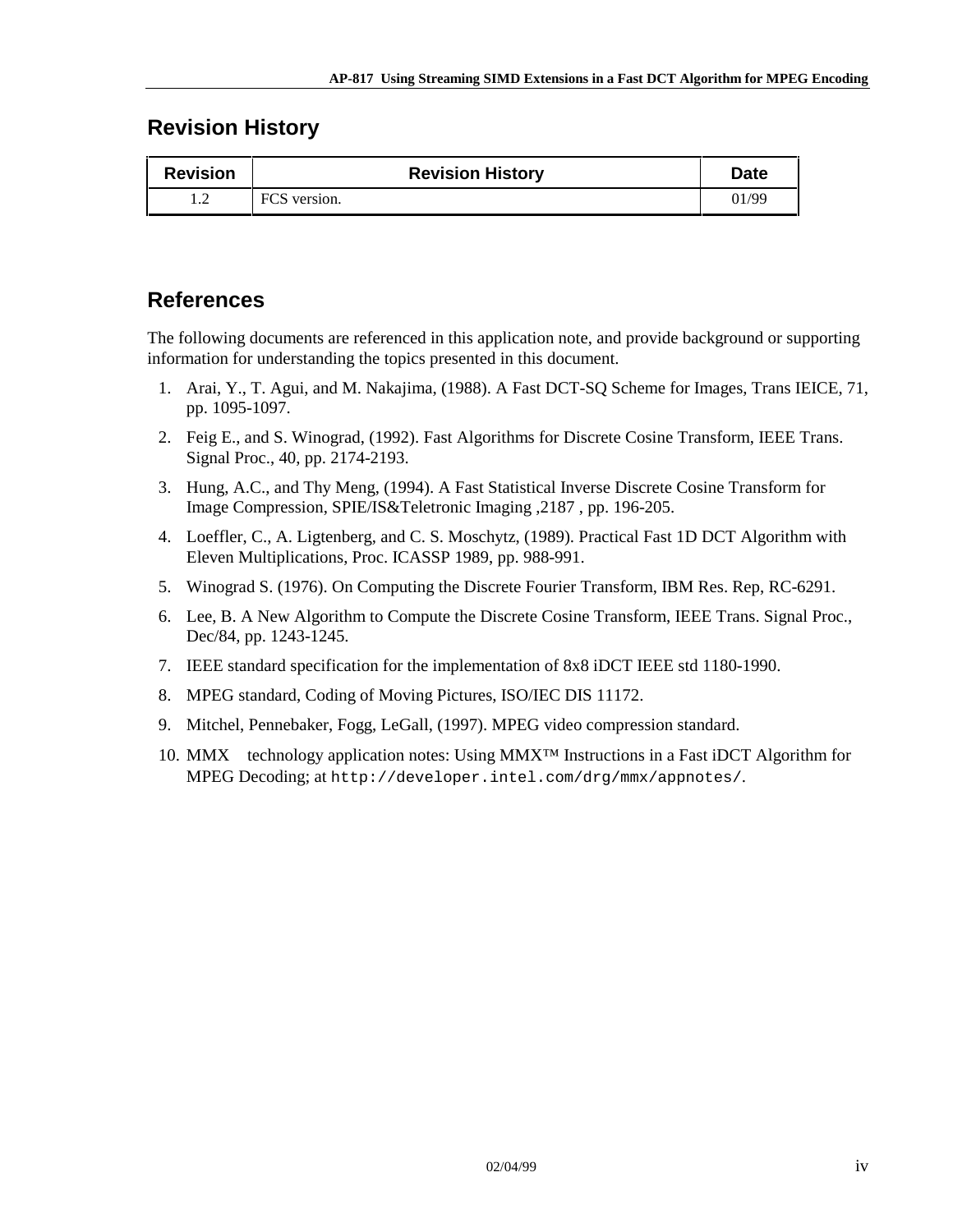# <span id="page-4-0"></span>**1 Introduction**

Streaming SIMD Extensions for the Intel® architecture (IA) instruction set provide floating point single-instruction, multiple-data (SIMD) instructions. These instructions accelerate applications that rely heavily on operations that work on floating-point data (such as 3D graphics, real-time physics, and spatial audio).

This application note presents the implementation of a two-dimensional Discrete Cosine Transform (DCT) using Streaming SIMD Extensions. This type of transformation is widely used in image compression algorithms, most notably the DV, JPEG and MPEG. The document also includes examples of code that exploit the new integer instructions.

This document focuses on one DCT algorithm that provides efficient MPEG encoding. Three implementations of this algorithm are provided and discussed here:

- $MMX^{\text{TM}}$  technology code
- Code using Streaming SIMD Extensions faster, with same accuracy as MMX technology code
- Code using Streaming SIMD Extensions more accurate version

These three implementations can be used "as is" according to the guidelines presented in Section 3.1. However, many DCT algorithms exist. The reader is encouraged to consider the alternative ideas and issues presented in this document, since they have implications for other DCT algorithms.

## **1.1 MPEG Compression Method**

The MPEG compression method has two phases, encoding and decoding. Multimedia images are first encoded, then transmitted, and finally decoded back into a sequence of images by the MPEG player. The encoding process follows these steps:

- 1. The input data is transformed using a Discrete Cosine Transform (DCT).
- 2. The resulting DCT coefficients are quantized.
- 3. The quantized coefficients are packed efficiently using Huffman tables and run length coding.

During the decoding process, the MPEG player reverses these steps by unpacking the coefficients, dequantizing them, and applying a 2D iDCT. To encode a high number of frames per second, this encoding process must be very fast. This document concentrates on the DCT component of the encoding process.

## **1.2 2D 8x8 DCT**

At the heart of both intra and inter coding in MPEG is the DCT [10], which has certain properties that simplify coding models and make the coding efficient in terms of perceptual quality measures. For example, for a flat 8x8 block (all pixels with the same value), only the first (DC) coefficients of the DCT are nonzero. The DCT is a method of decomposing a block of data into a weighted sum of spatial frequencies.

The 8x8 two-dimensional DCT used in MPEG compression is defined as:

$$
s(x, y) = \sum_{u=0}^{7} \sum_{v=0}^{7} c(u)c(v) f(v, u) \cos \frac{(2x+1)\pi u}{16} \cos \frac{(2y+1)\pi v}{16}
$$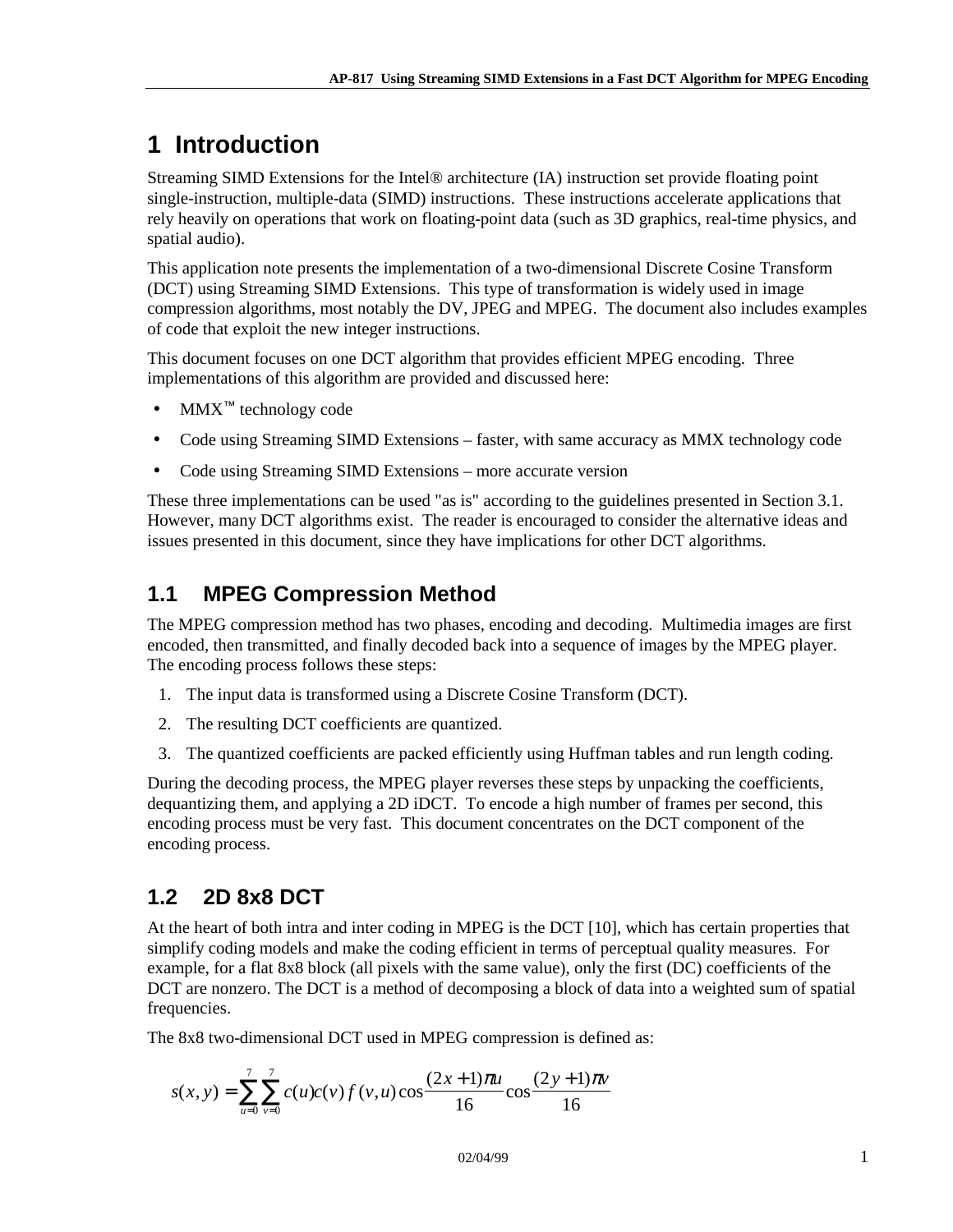<span id="page-5-0"></span>
$$
F(u, v) = c(u)c(v)\sum_{i=0}^{7} \sum_{j=0}^{7} Xij \cos \frac{(2i+1)\pi u}{16} \cos \frac{(2j+1)\pi v}{16}
$$

where: Xij is the pixel value at [i,j] position, u and v are the horizontal and vertical frequency indices respectively, and the constants,  $c(u)$  and  $c(v)$  are given by:

$$
c(k) = 1, \text{iff } \neq 0, \frac{1}{2\sqrt{2}} \text{ otherwise}
$$

The solution to this equation contains 64 multiplications ( $8x8=64$  multiplications with Xij) and 63 additions for each element, for a total of 4096 multiplications and 4032 additions for all 64 elements of the block..

The previous equation is equivalent to a summation over v, followed by a summation over u, as follows:

$$
F(u, v) = \frac{c(u)}{2} \frac{c(v)}{2} \sum_{i=0}^{7} \cos\left[\frac{(2i+1)}{16} u\pi\right] \sum_{j=0}^{7} Xij \cos\left[\frac{(2j+1)}{16} v\pi\right]
$$
  

$$
c(k) = 1, \text{iff } k \neq 0, \frac{1}{\sqrt{2}} \text{ otherwise}
$$

This equation is the equivalent to applying a one-dimensional (1D) DCT eight times on each column, and then applying a 1D DCT on the rows of the result. Reversing this order by applying a 1D DCT on the rows first, and then on the columns, gives the same result.

# **2 AAN 2D DCT**

The following sections explain the choice, functionality, and implementation of the AAN algorithm.

#### **2.1 Background—Choosing a DCT Algorithm**

Many algorithms have been proposed for efficient calculation of the 2D DCT. Some algorithms are based on efficient 1D DCTs [4]; some rely on direct analysis of the two-dimensional nature of DCT [2]; and others combine a 2D postscale with a very efficient 1D DCT [1]. Most fast 1D DCT and iDCT algorithms are variants of Lee's Fast DCT algorithm [6], or are based on variants of Winograd's FFT [5].

The following algorithms were evaluated for iDCT implementation using MMX™ instructions [11]:

- Feig's two-dimensional algorithm [2]
- The LLM algorithm [4]
- The AAN algorithm [1]

Although Feig's 2D algorithm [2] reduces the multiplication count, the cost of multiplication in MMX technology is small, so this reduction is not critical. Also, the irregular memory-access pattern of this algorithm is not conducive to efficient implementation using the MMX technology instruction set.

Both the LLM and AAN iDCT algorithms were implemented in MMX technology code. The LLM algorithm was implemented using accumulation in 32-bit elements, while the AAN algorithm used accumulation in 16-bit elements. The resulting LLM implementation was more accurate, conforming to the DCT IEEE standard [7]. However, the AAN implementation was much faster. Even though it was less accurate the AAN implementation was chosen in [10] and is presented in this document due to its speed.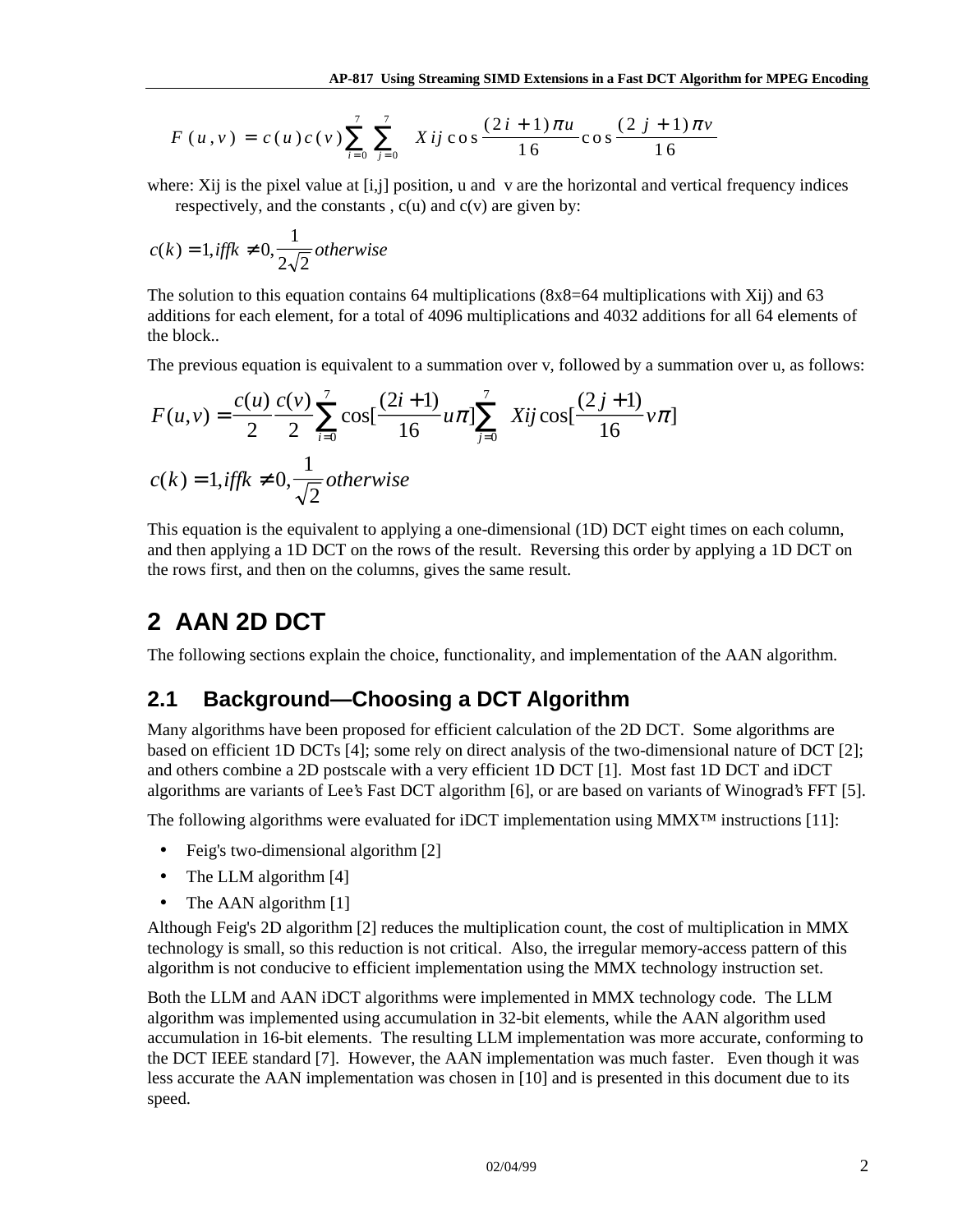## <span id="page-6-0"></span>**2.2 AAN Algorithm**

The AAN algorithm is a one-dimensional, postscaled DCT algorithm. First, a 1D DCT is applied on the eight input coefficients, which requires five multiplications and 29 additions for the transform [1]. Then the result is postscaled by eight postscale values, which requires eight multiplications. Although the 1D AAN algorithm is less efficient than other 1D algorithms (for example, LLM), when applied to the twodimensional, 8x8 DCT, this algorithm takes only 64 multiplications for the postscale and 80 multiplications and 464 additions for the transform.

## **2.3 2D DCT AAN Algorithm Implemented with MMX™ Instructions and Streaming SIMD Extensions**

The AAN implementation described in this document uses 16-bit data elements, so four variables can be processed in parallel using packed words. MMX™ instructions, which operate on packed words, read or store four words contiguously in memory. So, for an 8x8 matrix, half a row can be read or stored at one time. If the 1D DCT is applied to the columns of an 8x8 matrix, MMX instructions can operate on four columns at a time. Applying the 1D DCT to the rows of the matrix is more involved and less efficient.

The AAN algorithm is performed in four steps:

- 1. Perform a 1D DCT on the columns of the matrix.
- 2. Transpose the matrix.
- 3. Perform a second 1D DCT on the current columns of the matrix, which is equivalent to performing a DCT on the rows of the original matrix.
- 4. Postscale the output coefficients of the DCT on the columns of the transposed matrix.

These steps result in a transposed matrix, which would have to be transposed again to obtain the final result. These extra steps, of final postscale and output matrix transpose, might be easily implemented during the scan conversion (transpose during the zigzag) and during the quantization (postscale during the quantization). The cost of transposing the output is negligible, since the matrix is constructed from the Zig-Zag scan [9]. Therefore, the actual implementation follows these steps:

- 1. Perform a 1D DCT on the columns of the input matrix.
- 2. Transpose the matrix.
- 3. Perform a second 1D DCT on the columns of the transposed matrix.
- 4. Postscale the DCT coefficients of the transposed DCT matrix during the quantization
- 5. Transpose the DCT transformed matrix during the scan conversion (zig-zag).

The order of the transpose and postscale can be exchanged.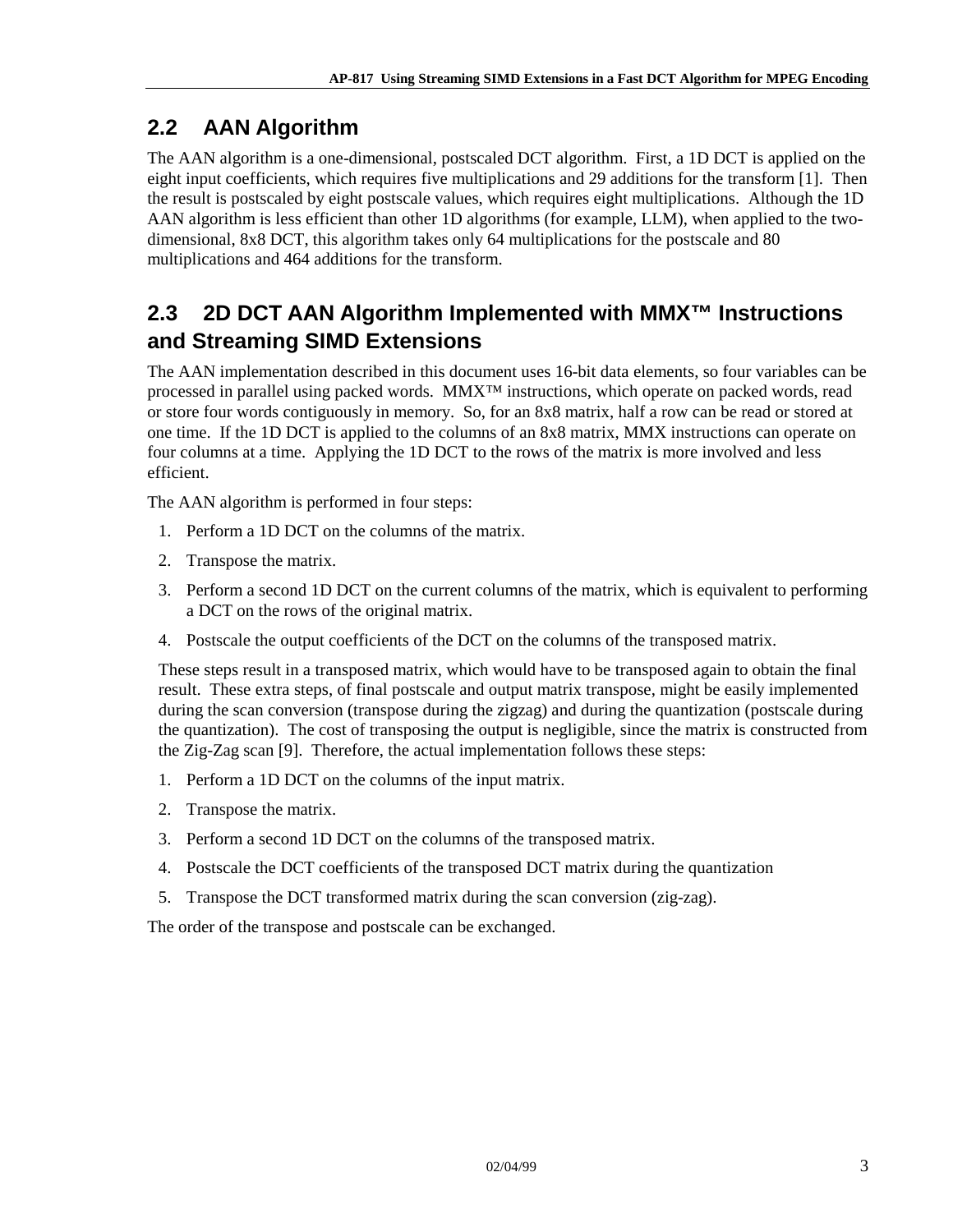## <span id="page-7-0"></span>**2.4 Applications for the 2D DCT**

This DCT function is used in video compression algorithms: MPEG1, MPEG2, JPEG, DV etc.

This algorithm gives the main spatial compression on the intra- and inter-frames. The Streaming SIMD Extensions optimized version might be used on SW video encoders running on Streaming SIMD Extensions processors and later generations.

## **2.5 Implementing the 2D DCT Algorithm**

The following sections describe several aspects of implementing the 2D DCT algorithm.

#### **2.5.1 DCT Routine Interface**

The DCT routine is implemented in 5 steps:

- 1. The assembler DCT routine is called from a C module. The routine gets two pointers: a pointer to an 8x8, 16-bit element input matrix and a pointer to an 8x8, 16-bit element output matrix. The input pointer is located in the ESI register and the output matrix pointer in the EDI register. The matrixes should be aligned on an 8-byte boundary. Each data element is actually a sign-extended 8-bit pixel (in intra block) or a sign-extended error term (in inter block).
- 2. The output matrix should be transposed. The routine uses the input matrix. Therefore, if the original input operands are needed (for example, in test mode), they must be copied before the call to the DCT routine.
- 3. The output matrix should be post scaled.
- 4. In the C code, there are two interface modules: init\_aan() to initialize the post scale vector, and postscale\_transpose() routine to produce standard DCT result that might be compared to other routine results.
- 5. In the optimized SIMD code, the init\_aan() and postscale\_transpose() might be collapsed in the quantizer and descan routines without additional performance penalty.

#### **2.5.2 Optimization Considerations**

A standard Pentium® II processor optimization technique is code rescheduling to exploit parallelism in an algorithm. Parallelism in the 2D DCT was approached from two directions, as illustrated in Figure 1:

- Within a single 8x8 DCT
- Between four 8x8 DCTs

In the first approach, data is accessed by rows within the matrix. In the second approach, data from the four matrixes is interleaved to enable efficient use of the MMX instructions.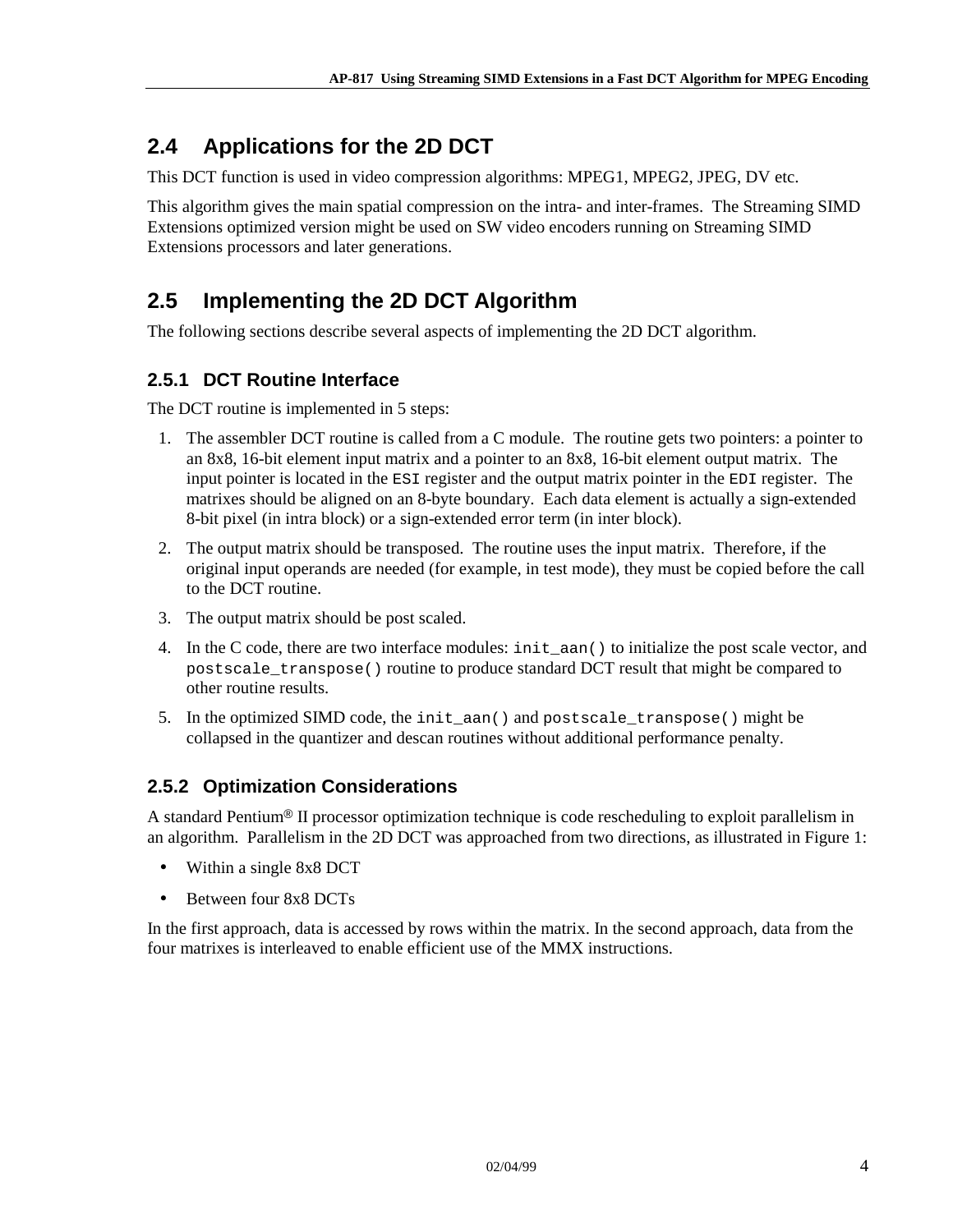<span id="page-8-0"></span>

**Figure 1. Single DCT vs. Four DCTs**

The advantage of the single-DCT approach is that the interface to an MPEG encoder is simpler. Its disadvantages are:

- The matrix must be transposed in order to operate on several rows in parallel.
- To prevent overflow, packed shift instructions must be used. Since in a given register, the accuracy of the four data elements varies, the shift count is determined by the worst case among the four elements. This results in an extra loss of accuracy.

The advantages of the four-DCTs approach are:

- Matrix transposition is not required. To prevent overflow, packed shift instructions must still be used. However, since all the data elements in a register have the same accuracy, there is no extra loss of accuracy to accommodate the worst case among four elements.
- The DCT results are packed together according to the place in the matrix (0:63) so the quantization and the zig-zag can be done in SIMD.

The disadvantage of the four-DCT approach is that,

- To take advantage of the MMX instructions, the input data from the four matrixes must first be interleaved (see Figure 1).
- It also requires more register usage, so more temporal use of memory is needed.

The over-riding factor in our selection was the simplicity of implementation, because of which we chose the single-DCT approach. Instruction scheduling was done manually to ensure optimal performance.

In our manual scheduling of the instructions, register use was carefully considered. In most cases, we were able to keep the intermediate results in the registers; which resulted in minimal memory accesses for temporary storage.

#### **2.5.3 DCT vs. iDCT Implementation**

The current DCT implementation is based on the  $MMX^{TM}$  technology implementation of the iDCT algorithm presented in [10]. The main differences between the two are: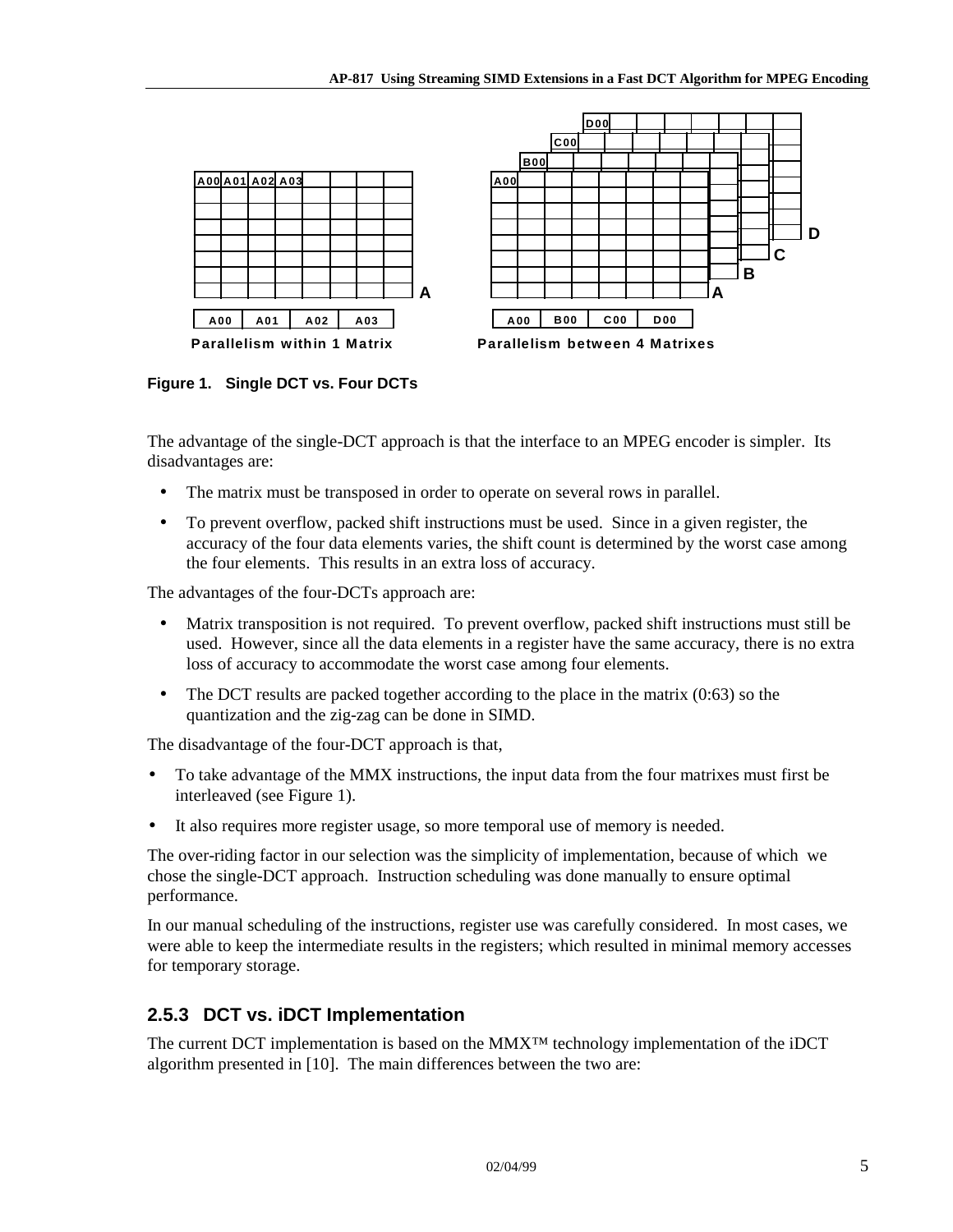- <span id="page-9-0"></span>• **Transpose implementation.** In iDCT, the output butterflies are symmetric, so an 8x8 transpose can be composed from 4x4 sub-transposes and the 4x4 transpose can be implemented on place. In DCT, the output is not symmetrical, so the transpose can not be implemented by 4x4 subtransposes. The current solution is to use the Streaming SIMD Extensions, pinsrw, and implement the full transpose. This requires a second output matrix. Another possible solution would be to use a non-symmetrical, sub-transpose decomposition, using the inherent symmetries of the input butterflies of the second stage DCT (on rows). These ideas are not implemented in this note.
- **Statistical algorithms.** In iDCT, many iDCT 8x8 blocks have frequent zero elements, so using statistical algorithms that are optimized for the zero elements is natural and has potential speedup. In DCT the input is an 8x8-pixel matrix with no frequent zero elements. The only place with frequent zero elements would be after quantization.
- **Accuracy.** In iDCT, accuracy is more critical because the MPEG standard requires at most one grey level error. In DCT, there is no accuracy requirement.
- **Processing four blocks simultaneously.** This approach seems more beneficial in DCT than in iDCT because the DCT result is quantized, and the quantizer also may be implemented for four blocks. Another reason is that there are a lot of zero iDCT blocks, but fewer zero DCT blocks (the zero blocks are created only after the quantizer).

# **3 Performance**

This section describes the performance gains achieved using Streaming SIMD Extensions.

#### **3.1 Gains/Improvements**

The main gain by using the Streaming SIMD Extensions over the MMX™ technology version is for the transform implementation. The second stage of the algorithm applies a transpose on the transformed columns to get the rows in column position. This enables SIMD operation on 4 rows together. In the MMX™ technology version, it is implemented directly, while in Streaming SIMD Extensions version, the pinsrw instruction creates the transposed words just before they are needed.

## **3.2 Accuracy vs. Speed**

The MMX™ technology code and the fast Code using Streaming SIMD Extensions use packed signed multiply instructions, pmulhw, to implement the multiply operations.

The highest multiplier in the AAN DCT algorithm is 1.30. This number can be represented with 14-bit precision as a signed value, or 15-bit precision as an unsigned value. All other multipliers can be represented with 15-bit precision as signed values, or 16-bit precision as unsigned values.

The more accurate code using Streaming SIMD Extensions uses packed unsigned multiple instructions, pmulhuw, to increase accuracy.

## **3.3 Considerations**

Even though the Pentium II processor is an out-of-order CPU, there is some potential for static scheduling optimizations, such as reducing source dependency.